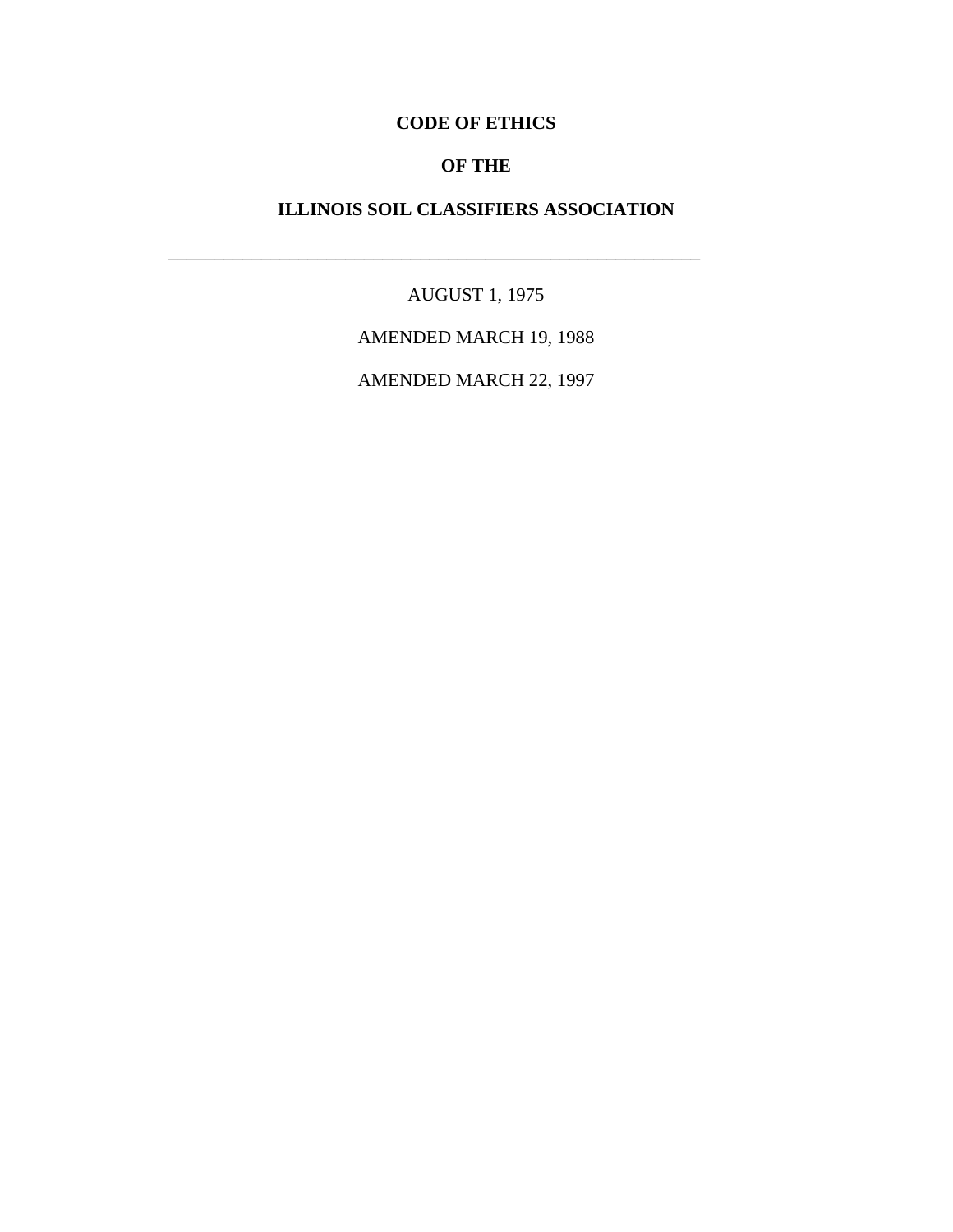# CODE OF ETHICS

# **ARTICLE I - GENERAL PRINCIPLES**

- 1. The privilege of professional practice imposes obligations of morality and responsibility as well as professional knowledge.
- 2. Each Member or Associate member (hereafter called Member) agrees to be guided by the highest standards of business ethics, personal honor, and professional conduct.
- 3. A Member shall not perform beyond the scope of his/her education and experience.

# **ARTICLE II - RELATION OF MEMBER TO THE PUBLIC**

- 1. A Member shall avoid and discourage sensational, exaggerated, and unwarranted statements that might induce participation in unsound enterprises.
- 2. A Member shall not knowingly permit the publication of his/her reports or other documents for any unsound or illegitimate undertaking.
- 3. A Member shall not give professional opinion or make a recommendation without being as thoroughly informed as might reasonably be expected considering the purpose for which the opinion or recommendation is desired; and the degree of completeness of information upon which it is based should be made clear.
- 4. A Member may publish dignified business, professional or announcement cards, but shall not advertise his/her work in a self-laudatory exaggerated, or unduly conspicuous manner.
- 5. A Member shall not omit information or issue a false, dishonest, or deceitful statement, or engage in fraudulent conduct. A Member shall not accept financial gain or other personal benefits that interfere with the exercise of sound professional judgment and skills.

#### **ARTICLE III - RELATION OF MEMBER TO EMPLOYER AND CLIENT**

1. A Member shall protect, to the fullest extent possible, the interest of his/her employer or client insofar as such interest is consistent with the public welfare and his/her professional obligations and ethics.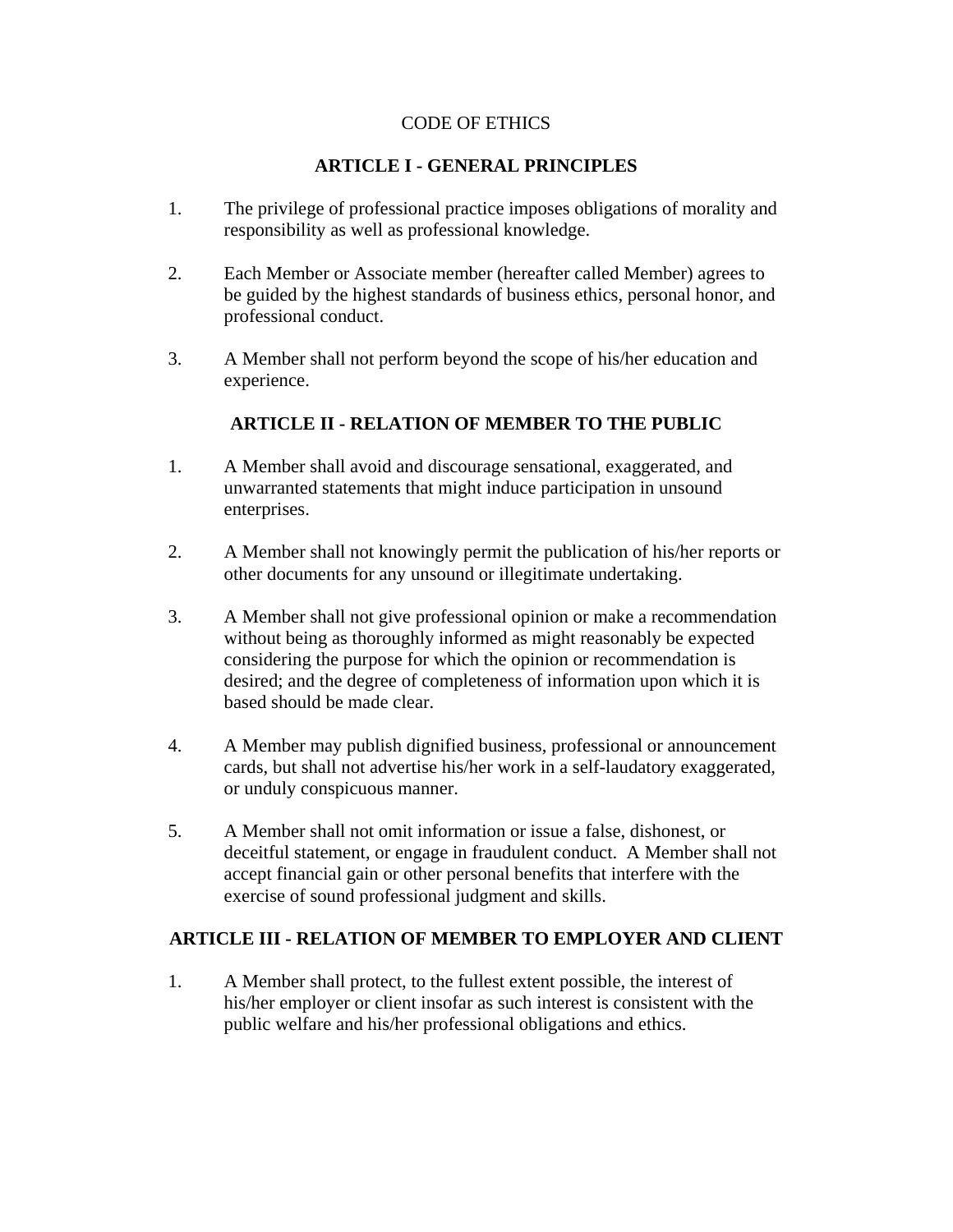# **ARTICLE III - RELATION OF MEMBER TO EMPLOYER AND CLIENT**  (continued)

- 2. A Member who finds that his/her obligations to an employer or client conflict with his/her professional obligation or ethics shall have such objectionable conditions corrected or shall not participate in the objectionable activity.
- 3. A Member shall not use, directly or indirectly, any employer's or client's information in any way which would violate the confidence of the employer or client.
- 4. A Member retained by one client shall not accept, without client's written consent, an engagement by another if the interests of the two are in any manner conflicting.
- 5. A Member who has made an investigation for any employer or client shall not seek to profit economically from the information gained, unless written permission to do so is granted, or until it is clear that there can no longer be a conflict of interest with the original employer or client.
- 6. A Member shall engage, or shall advise his/her employer or client to engage, and cooperate with, other experts and specialists whenever the employer's or client's interests would be best served by such service.
- 7. A Member shall not accept a concealed fee for referring a client or employer to a specialist or for recommending professional service other than his/her own.

# **ARTICLE IV - RELATION OF MEMBERS TO EACH OTHER**

- 1. A Member shall not falsely or maliciously attempt to injure the reputation or business of another.
- 2. A Member shall freely give credit for work done by others to whom the credit is due and shall refrain from plagiarism in oral and written communications, and not knowingly accept credit rightfully due another person.
- 3. A Member shall not use the advantages of salaried employment to compete unfairly with another member of his/her profession.
- 4. A Member shall endeavor to cooperate with others in the profession and encourage the ethical dissemination of technical knowledge.